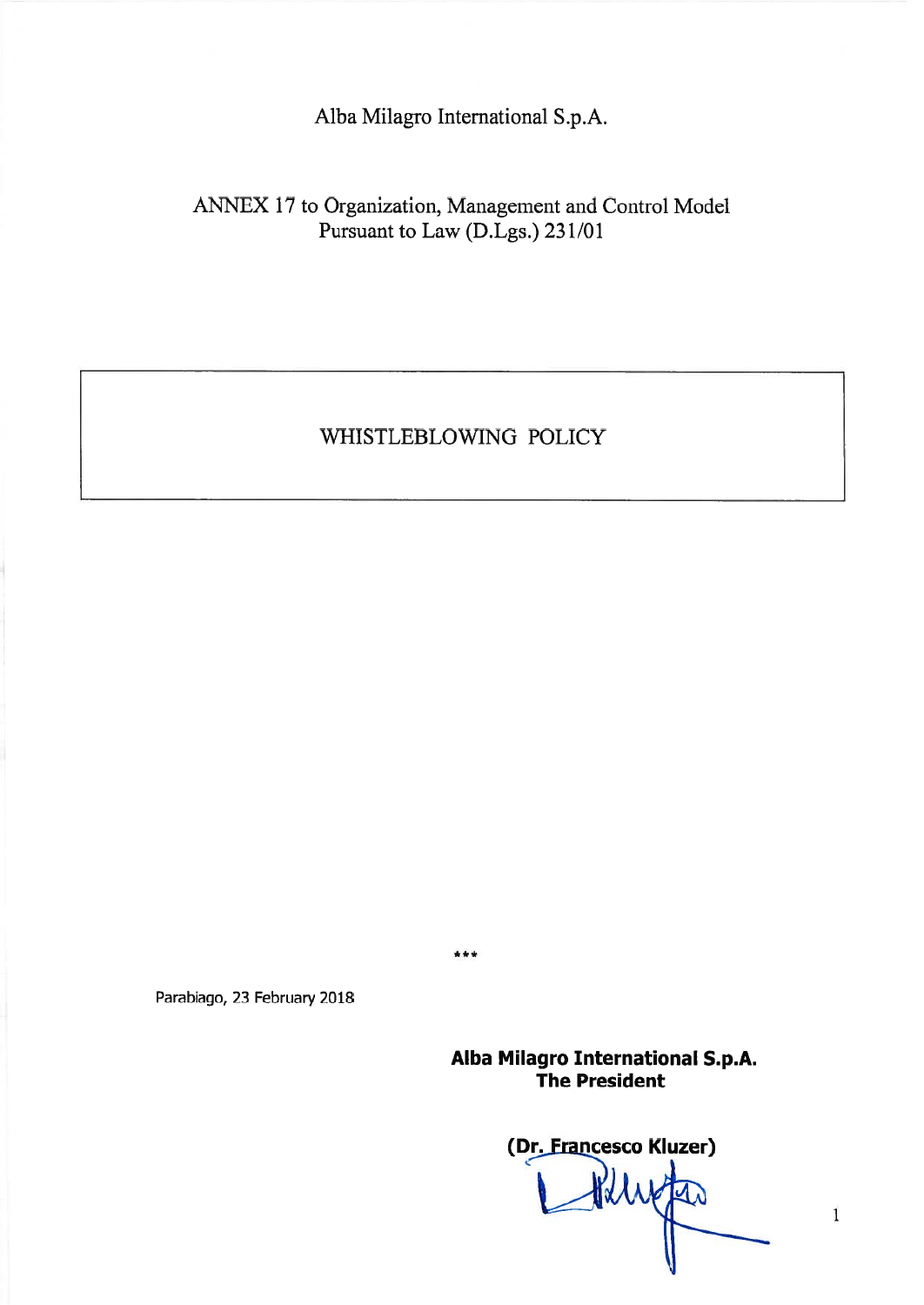

## **Whistleblowing Policy**

Alba Milagro International S.p.A. intends to protect its company and those who collaborate with it by setting up a Whistleblowing Policy in fulfilment of the Law 179/2017, approved on the 15th November 2017 for the protection of public and private employee who make reports to inform of any irregular, illegal or fraudulent conduct of which he/she has knowledge within Alba Milagro International S.p.A.

## **Procedure to be taken in case a report must be promoted**

The following detailed procedure can be used to all those who, for whatever reason or cause, should have working relationship, even occasional, with Alba Milagro International S.p.A. and considers useful or necessary to make use of it.

#### a) Purpose of reports

The law, as mentioned above, covers reports of irregular, illegal or fraudulent conduct committed within or related the workplace.

By way of example but not limited to, you can consider as such:

- Facts or omissions that may complement circumstances considered criminal offences;
- Facts or omissions that may constitute damage to Alba Milagro International S.p.A.'s image and asset;
- Any other behavior which involves a violation of Principles and Protocols of the Management and Control Model, even if only abstractly, adopted by our Company pursuant to and for effects of the Legislative Decree 231/2001;
- Any violation of Corporate laws and regulations;
- Facts or omissions harmful to the health and safety of employees, stakeholders and all those have working relationship with Alba Milagro International S.p.A.

## b) The recipients of the procedure

The reports must be addressed to the President's Supervisory Board in charge ex Legislative Decree 231/2001 Dr. Alessandro Malerba, in particular to the following email [alessandro.malerba@mct.tax.](mailto:alessandro.malerba@mct.tax)

Alternatively, reports can be addressed in hard copy to "Studio Dott. Alessandro Malerba" located in Milan - Italy, via Monte Rosa n. 21, CAP 20149.

c) Content of reports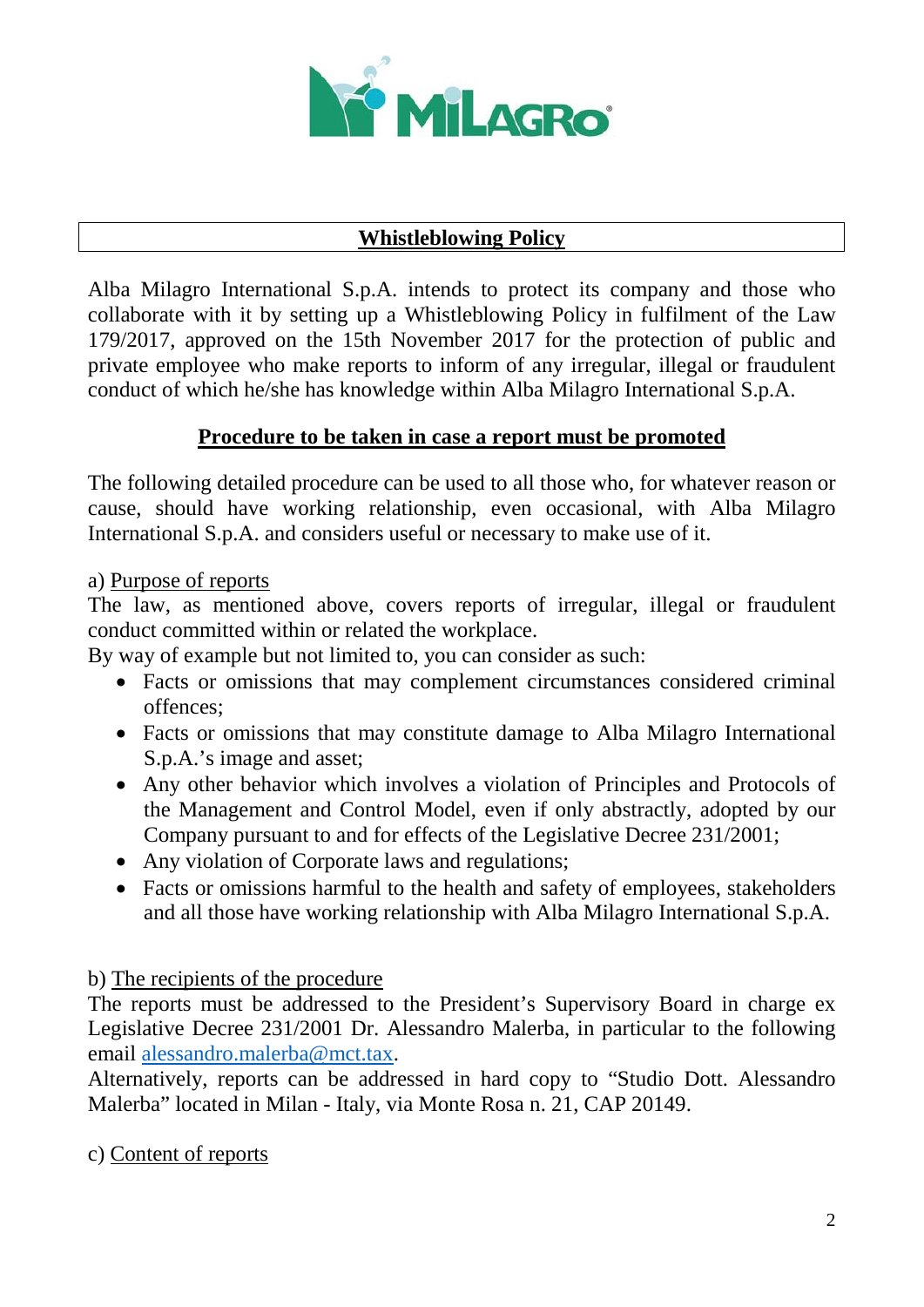

conduct, the report should be complete of each useful element that could be essential for the competent offices to proceed with the due and appropriate verification /investigation on the validity of the reported facts.

For that reason, the report should be therefore as comprehensive as possible and, in particular, must be clearly indicated as follows :

- The whistleblower's identity, with indication of the position or function in the company;
- A clear and complete description of the reported facts;
- If known, the circumstances of time and place of the reported facts;
- If known, the identity or other elements (such as the function of the reported and which service he/she performs for the company) that may allow to identify clearly the entity who has/have the reported facts in place;
- The indication of third parties involved that might refer on the reported facts;
- The indication of any existing document that might confirm the accuracy of the reported facts;
- Any other information that could provide a useful feedback on the real existence of the reported facts.

# d) Protection of Privacy

The report will be managed only by the recipients of the procedure in a strictly confidential way.

In line with the provisions referred to in Law 179/2017 and in the existing rules for Privacy, except the case in which it is not possible because of higher law interests, the management of the report will be guaranteed without revealing the reporter's identity (i.e. *Whistleblower*).

Thus, the latter's identity is protected in each context following to the report.

The breach of the confidentiality implies the liability to disciplinary action, without prejudice to further additional forms of liabilities in accordance with the provisions of the Law.

In particular, as regards the context of the disciplinary procedure, the whistleblower's identity can be revealed to the Supervisor's disciplinary authority and to the entity, to which the report relates only, in the following cases:

- There is the expressed whistleblower's consent;
- The arraignment of the disciplinary procedure will result well-based, in part or in full, on the report and the knowledge of the whistleblower's identity will result absolutely essential to protect the entity to which the report relates, if this fact should be assumed by the latter and proved at the hearings or by submitting his/her defences.

e) Ban on retaliation towards the Whistleblower